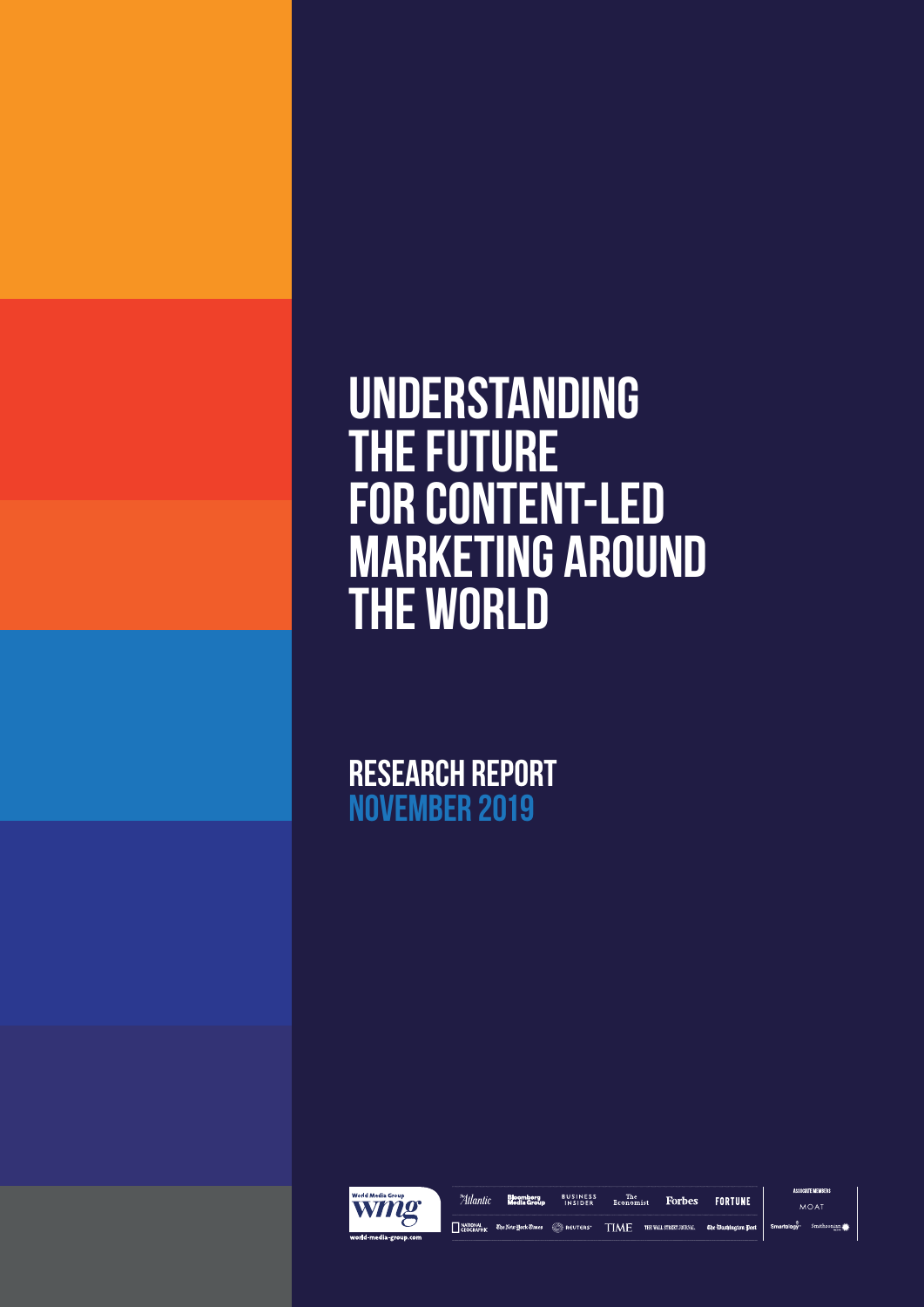### **Introduction and Methodology**

The Future For Content-Led Marketing Around The World survey was conducted on behalf of The World Media Group, a strategic alliance of the world's leading media brands who are committed to promoting award winning journalism and the role of international media. The objective of the Survey was to provide an update on the 2018/2019 Report and to expand the exploration of trends to provide a picture of how international content-led campaigns are commissioned and implemented.

The survey was circulated between 2 September and 7 October 2019 to advertisers, media agencies and media owners with international communications remits, and promoted via the World Media Group's social media channels. 269 responses were received, providing views from around the globe. Asked to describe their primary role, the largest number of respondents [44%] confirmed a planning/strategy role, with 11% working within client advertisers teams and 42% in agencies.

#### Breakdown of respondents

In which of the following regions are you involved / responsible for making decisions? [Respondents selecting as many as appropriate]





The deadline for 2020 entries is 6 February 2020. For more information, please visit www.worldmedia-group.com/Awards

This survey was conducted to provide insights for the strategic development of The World Media Awards, organised by The World Media Group to celebrate great international, content-led advertising strategy.

The World Media Awards are judged by an independent Jury of advertisers, agency representatives and content experts working within media owners. The World Media Awards are recognised by the WARC Media 100 [successor to the Gunn Media 100] which tracks the performance of campaigns, brands, and agencies in advertising media competitions around the world. 2019 Award winners include leading international brands such as Fox Networks, Audi, Credit Suisse, Amgen JAPAC, Deutsche Bank, and Formula 1.

The 2020 Awards invite entries in sector categories: Automotive; Corporate Influencer; Financial Services; Luxury, Lifestyle & Fashion; Media & Entertainment; Tech & Telecoms; and Travel & Tourism, as well as entries for the best Brand / Media Owner Partnership. In addition, the Awards recognise an individual working for an international advertiser in the Content Leadership & Innovation Award.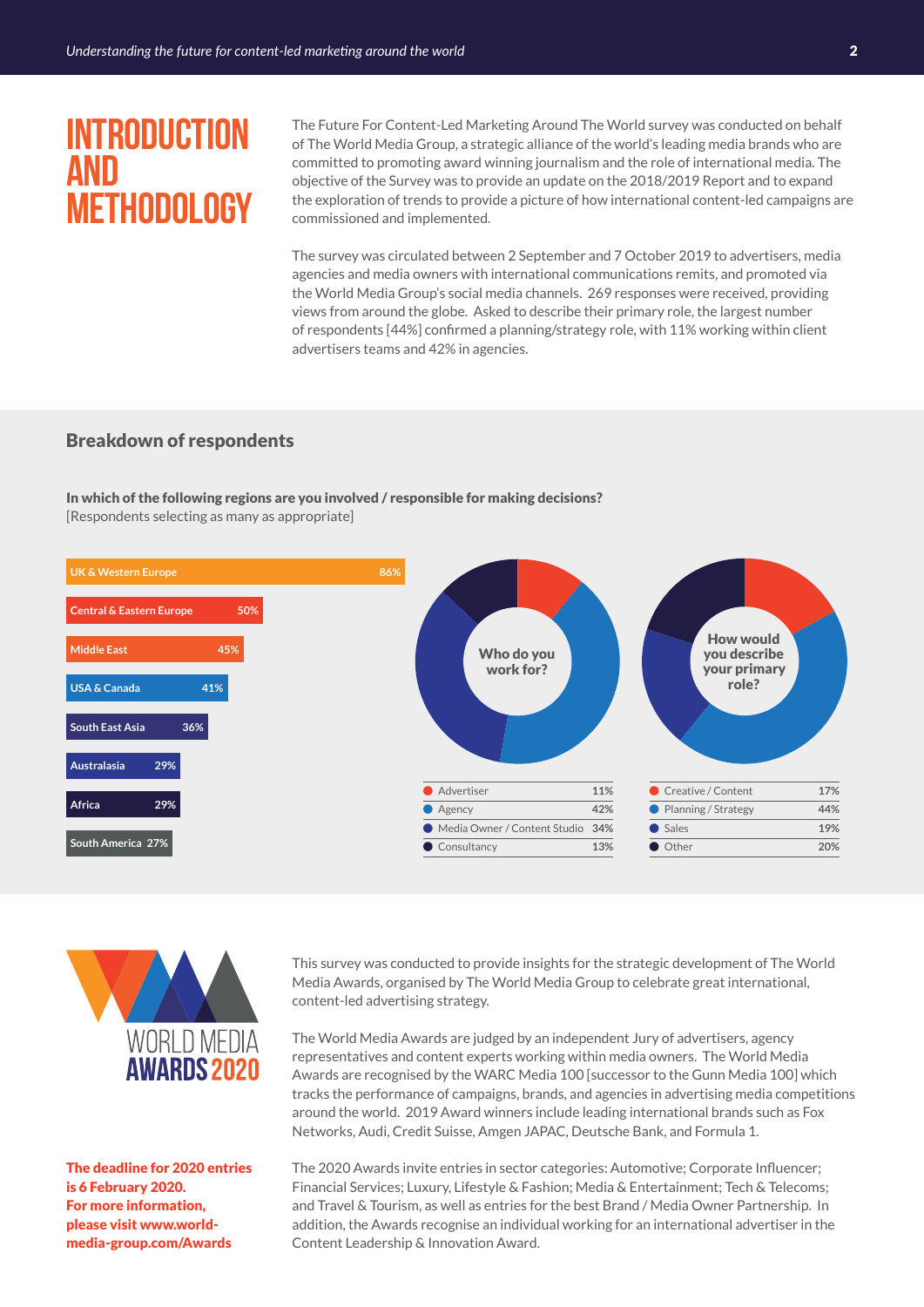### **Summary**

The clear conclusion to be drawn from the 2019 Future of Content-Led Marketing Around the World survey is that advertisers, agencies, and media owners expect to see a growth in content-led marketing, with **80% of respondents to the survey predicting growth over the next two years.** The content formats that will drive this growth include voice technology, AR, VR, audio and podcasts, personalisation. These are the formats that most respondents expect to use more in the next 12 months than they have in the past 12 months.

From the verbatim responses predicting the most exciting trends in content-led marketing, whilst the new technologies available to marketers are mentioned, there are also many assertions that the real opportunity for brands is to align themselves with issues and to be seen to be addressing societal and environmental problems. **Brand or content activism is seen as a key route to engaging consumers.** 

And engagement is key: cited most frequently as the marketing objective that a content-led approach is best for, followed closely by the opportunity to change perceptions. The KPIs that marketers are setting for content-led campaigns better reflect this desire to engage than responses to last year's survey suggested. Respondents are **measuring shifts in brand perceptions, and time spent with content above other metrics.** 

# 43%

of advertiser respondents think they are best placed to lead on media strategy

57%

of survey respondents cited that working with a media owner who can offer a trusted, credible editorial environment is key

# 87%

of our respondents have responsibility for content-led campaigns targeting multiple countries

Creating and implementing a content-led marketing campaign can be a complex task. Our respondents work with a greater number of partners [an average of 4.5] on content-led strategies vs an average of 3 partners on communication strategies without a content element. Responses to the survey from advertisers, agencies, and media owners also suggest some differences of opinion in terms of who is best to lead on the different elements. A higher percentage of our advertiser respondents think they are best placed to lead on media strategy [43%] than the percentage of total respondents who thought this [14%]. Similarly, 26% of advertiser respondents vs 15% of total respondents think that advertisers are best placed to lead on social and PR strategy – perhaps **reflecting an industry trend toward the "in-housing" of media** by brands.

Working with a media owner who can offer a **trusted, credible editorial environment**is seen as key by over half [57%] of the survey respondents, the most cited quality of a preferred media partner on content-led marketing campaigns.

With 87% of our respondents having responsibility for content-led campaigns targeting multiple countries, the survey offers an insight into how brands are approaching international strategies. The majority, 71%, adapt the global storytelling for local markets rather than applying a single global strategy, and 61% adopt a mix of English and local language. The most frequently cited key to successful international content-led marketing was to **identify global values, themes, and trends, and find the relevancy for each local market.**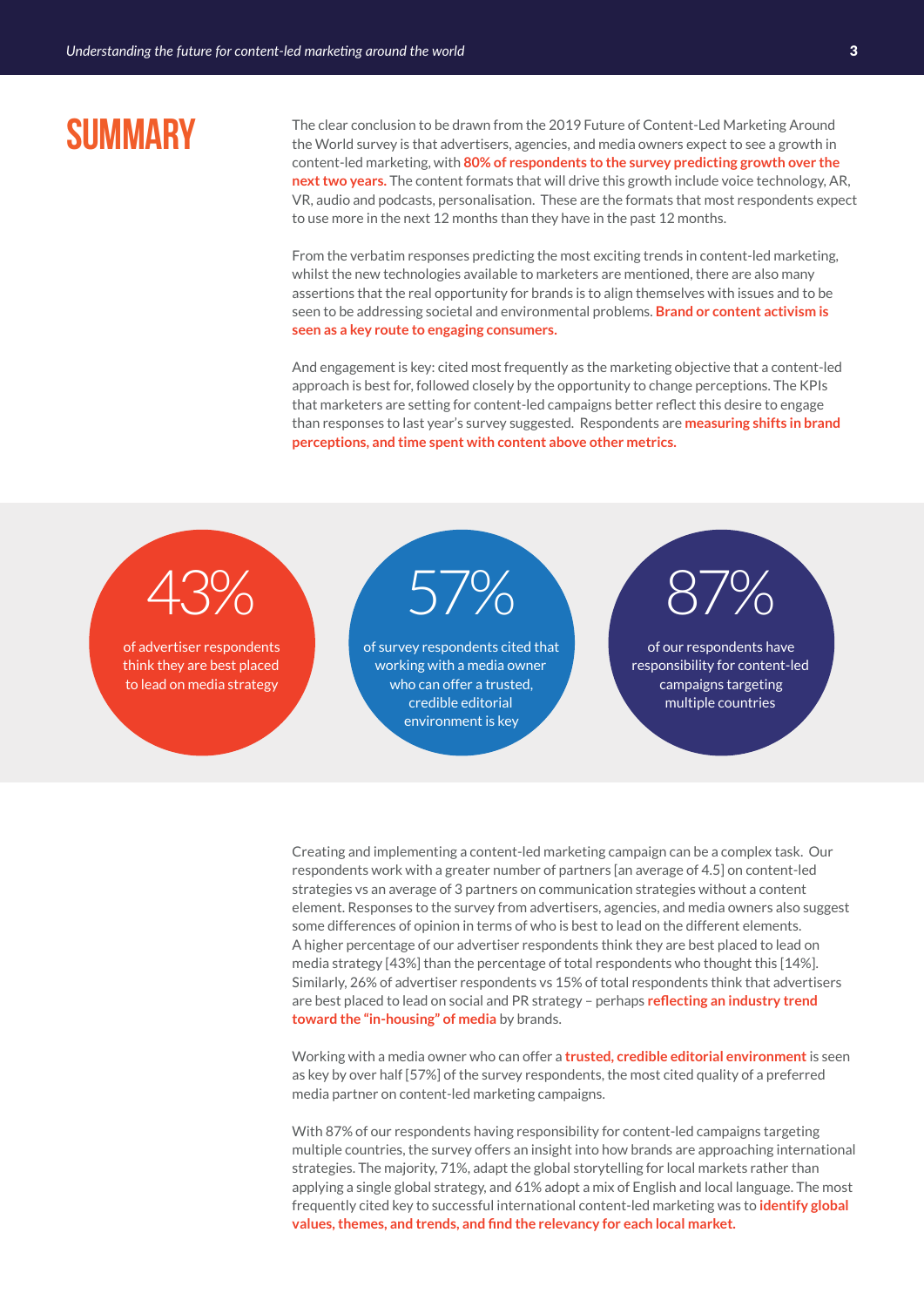### **Forecasting growth**

For the second year, this survey has confirmed the belief that investment in content-led marketing and advertising strategies will continue to grow. 79% of all our respondents believe that content-led marketing campaigns will continue to grow over the next two years. A lower percentage of respondents this year [2%] forecast a decline versus last year [4%].



Do you think that content-led campaigns over the next 2 years will grow, stabilise, or decline?

| Grow        | 79% |
|-------------|-----|
| ● Stabilise | 19% |
| • Decline   | 2%  |

### **The next big thing in content-led marketing**

When asked more specifically about the types of content they had used in the past 12 months, and the types of content they expect to use in the next 12 months, the responses indicate the greatest growth in use of voice technology, AR, VR, podcasts and personalisation. We can see an expected growth in live video and 360 video, and a reduction in short-form and long-form video.

We asked our respondents to tell us what they felt were the most exciting trends in branded content campaigns: the most frequently cited developments were voice technology, podcasts, video personalisation, AI, augmented reality [AR] and virtual reality [VR]. There was also a consistent theme in the responses stressing the opportunity for brands to align themselves with key issues and trends, to demonstrate a brand's commitment to societal and environmental challenges – this survey would suggest that "brand activism" or "content activism" is set to grow.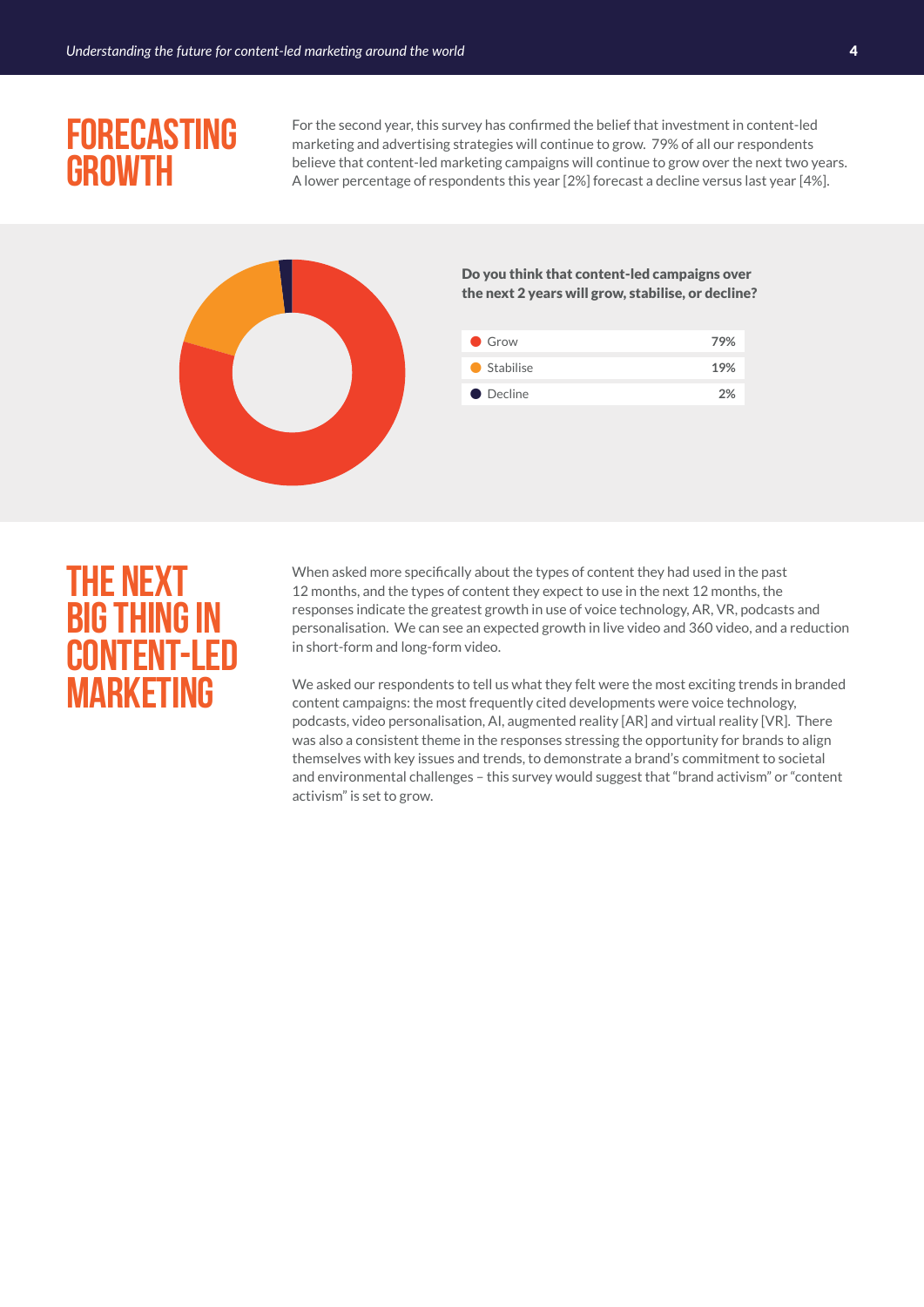#### What type of content have you used in the last 12 months and which do you think you will use in the next 12 months?

last 12 months Next 12 months

**O** Difference

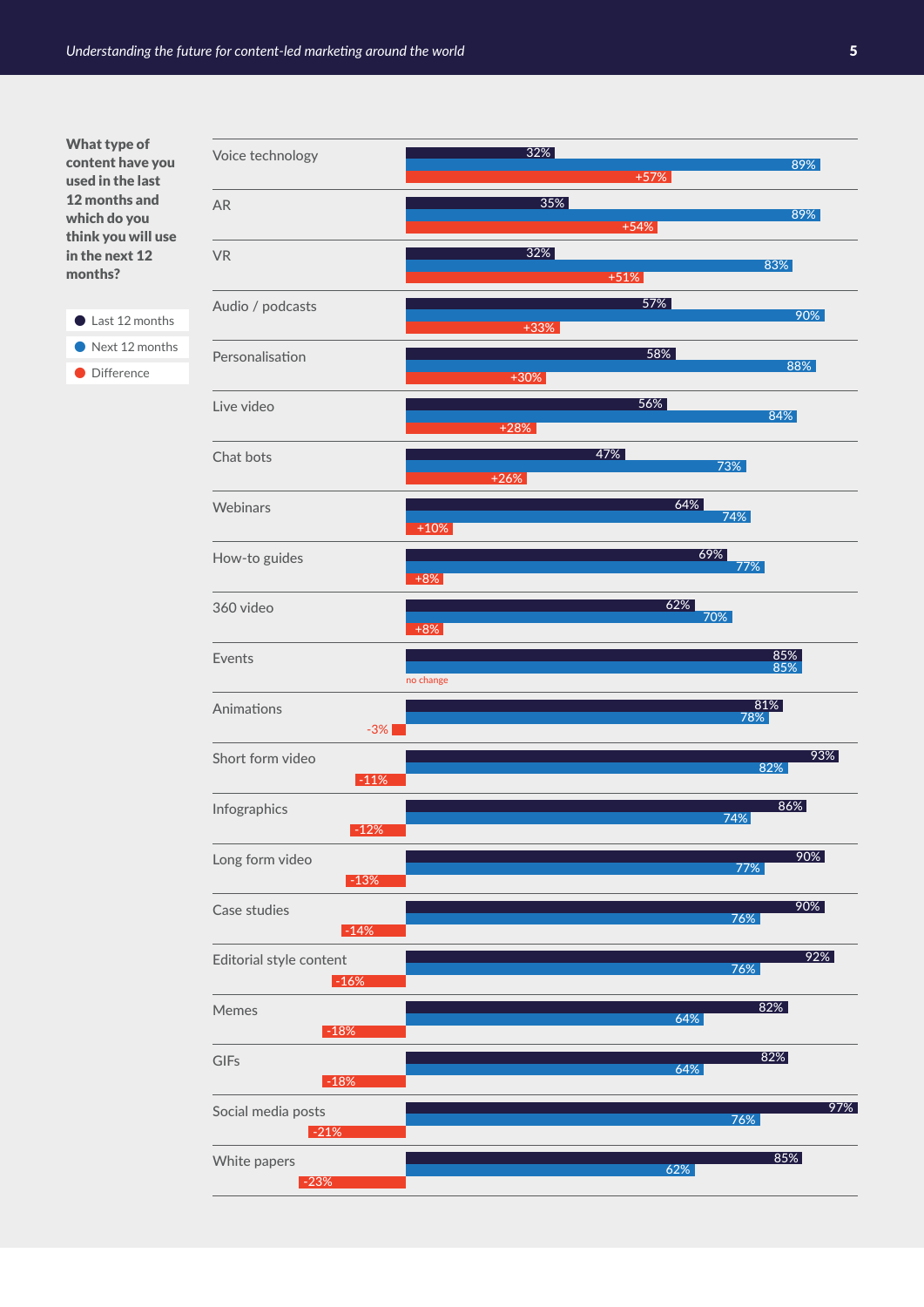What are the most exciting trends you expect to see in branded content in the next two years?

*The continuing drive for brands to be seen to be doing something for the environment and wider society eg. inclusion, diversity, sustainability etc.*

*Content activism - content as a tool for addressing social and environmental problems. Also…as personalisation increases and audiences reach saturation point, the quality of content and the usefulness of it will need to keep up with higher and higher expectations. Formats like VR and Chatbots - will no doubt reach tipping point and become universally available - EEG technology will also come on stream - taking away the friction of pressing a button or a switch - leaving more space for content to tell a truly immersive story.*

*We know that over 70% of brands can disappear and consumers would not care. You need for your brand to be in the 30%, and to be meaningful (making a societal contribution and providing well-being to the consumer).*

*Content that is platform agnostic - not created for a specific platform, but able to adapt to be consumed wherever. The idea that we create specific content types suited to specific platforms is becoming obsolete.*

*Brands as trusted knowledge safe havens: facts-based content campaigns will increase the attractiveness of brand websites as credible expert knowledge hubs amidst the perceived message overload across multiple channels.* 

#### *Co-branding /*

*partnerships with video/ social media/gaming platforms… Retail/Instore branded content, at a time where all the focus is on digital but brands like Sephora are more innovative than ever with brickand-mortar content happenings.*

*A diversification in voices and publications will lead to a much richer landscape for both brands and publishers to exist in. The more that brands (and the publishers hoping to serve them) understand that consumers are becoming less and less "brand loyal", the more exciting work can be done, constructing multi-faceted and layered approaches and identities for consumers to engage with.*

*An increase in converged content across multiple platforms - more use of video and infographics for social sharing use of content for employer branding differentiation as the rise of profits for purpose increases.*

*Personalisation at scale, blending of content and commerce, more AR/live content experiences.*

*How video / film will be a central part of the execution and how story telling will be a fundamental part of all campaigns.*

*Media metrics performance changing the way creative is shaped for campaigns.*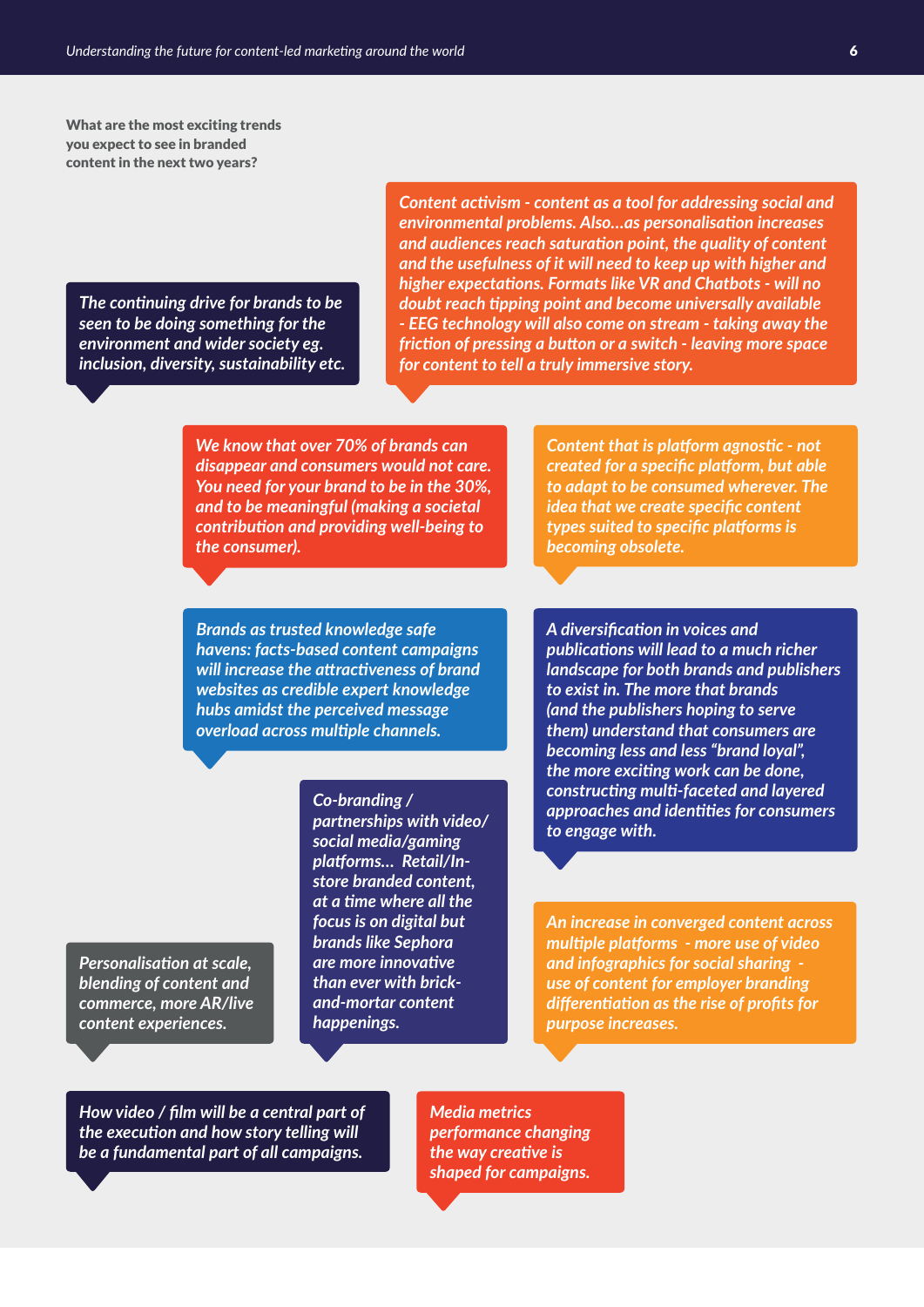### **Aligning Objectives and KPI<sup>s</sup>**

Asked what a content-led campaign is best for, "Brand engagement" was the most popular response, with 34% citing this benefit, closely followed by "Changing perceptions" at 20% and "Aligning a brand with a trend, issue or topic" at 18%. Whilst there was consensus between all correspondents on these top three objectives for content-led marketing, it's interesting to see a divergence of opinion between advertisers, agencies, and media owners on how effective content-led marketing is at delivering on some other objectives. Agency respondents were the only type of respondent who suggested that content-led marketing was good for lead generation [4% of agency respondents], and more advertisers than agencies or media owners said "increasing purchase intent".

#### What do you think a content-led campaign is best for? [Respondents selecting one]

| [RESPOIIGEIIIS SEIECHIIB OIIE]                | <b>All respondents</b> |  | <b>Advertisers</b> | <b>Agencies</b> | <b>Media Owners</b> |
|-----------------------------------------------|------------------------|--|--------------------|-----------------|---------------------|
| Brand engagement                              | 34%                    |  | 35%                | 35%             | 33%                 |
| Changing perceptions                          | 20%                    |  | 22%                | 23%             | 20%                 |
| Aligning a brand with a trend / issue / topic | 18%                    |  | 17%                | 15%             | 17%                 |
| Building awareness                            | 11%                    |  | 13%                | 9%              | 15%                 |
| Thought leadership                            | 10%                    |  | 9%                 | 8%              | 11%                 |
| Increasing purchase intent                    | 3%                     |  | 4%                 | 1%              | 3%                  |
| Lead generation                               | 1%                     |  | 0%                 | 4%              | 0%                  |
| Other                                         | 3%                     |  | 0%                 | 5%              | 1%                  |

#### Signs of a maturing market

In the 2018/2019 survey, we discovered a mismatch between what our respondents perceive to be the best outcomes for content-led marketing and the KPIs that are set to evaluate success. Whilst brand engagement was the most popular objective, the most popular metric was an increase in brand awareness and engagement metrics were cited less frequently. For this year's survey, there is a better match between what content-led marketing is perceived to be good at, and how content-led marketing campaign results are measured. Whilst brand awareness is still an important metric [at 27%], the most popular KPIs are a shift in brand perceptions at 31%, and time spent with the content, at 28%.

For the most recent content-led campaign you worked on, what was the main KPI? [Respondents selecting one]

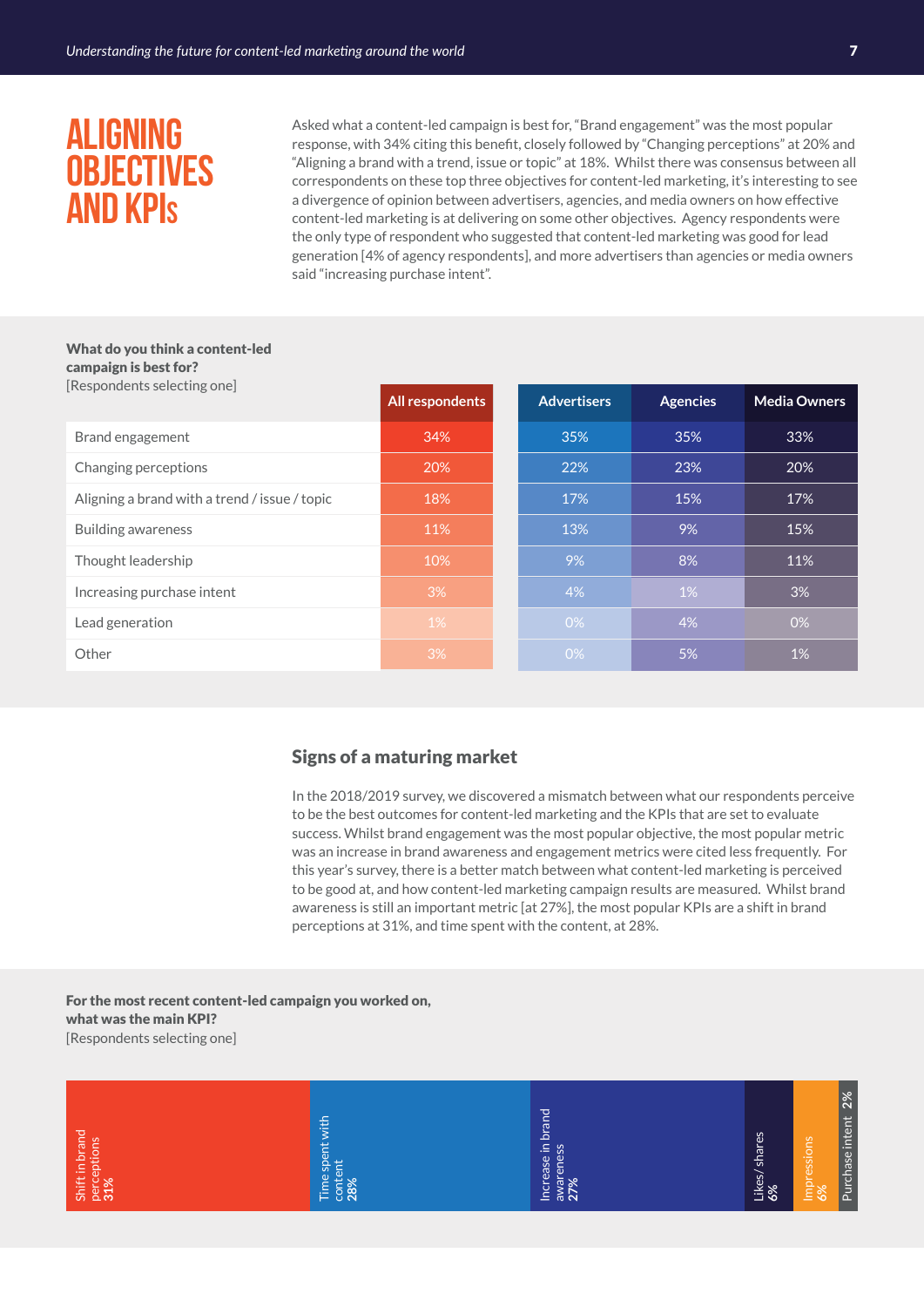### **Implementing content-led marketing – who leads?**

Unsurprisingly, responses to the survey demonstrated that content-led marketing campaigns can require more complex partnerships than "traditional" advertising. Our respondents work with an average of 3 partners where there is not a content component, and 4.5 partners on content-led marketing.

To dig deeper into how content-led marketing campaigns are implemented, we asked our respondents to suggest who was best at leading on specific aspects – the advertiser, the media owner, or what type of agency or consultant? There was clear agreement that the advertiser brand team or in-house agency were best placed to work on overall campaign strategy - 53% of respondents voted for this, with the next most popular choice being the media agency at 23%.

It's interesting to see that the brand /in-house team, media owner content studios, and creative agencies received an almost equal number of votes as best for content strategy [23%, 22%, and 21% respectively].

Content creation studio and media owner content studios then take the lead on content creation - 37% stated content creation studios are best for this, and 31% suggested media owner content studios as best at taking the lead on this.

A content-led campaign can require a more flexible approach with multiple partners involved. In your experience, who would you say is best placed to lead on the following aspects:

- Brand / in-house
- Creative agency
- Content creation
- **Media agency**
- Media owner / content studio

brand/in-house are best at vs. what average of total respondents believe?

● PR / social agency

|                                  |                     |     |     | 53% | 11% | $\overline{2}$ |     |     | 23% |        | 11%            |
|----------------------------------|---------------------|-----|-----|-----|-----|----------------|-----|-----|-----|--------|----------------|
| $\sim$ Overall campaign strategy |                     |     |     |     |     |                |     |     |     |        |                |
|                                  | 23%                 |     | 21% | 12% |     |                | 18% |     |     | 22% 4% |                |
| $\sim$ Content strategy          |                     |     |     |     |     |                |     |     |     |        |                |
| 13%                              |                     | 13% |     |     | 37% | 3              |     |     |     | 31%    | $\overline{3}$ |
| $\sim$ Content creation          |                     |     |     |     |     |                |     |     |     |        |                |
| 14% 11                           |                     |     |     |     |     |                |     |     | 75% | 6%     | $\overline{3}$ |
| ^ Media strategy                 |                     |     |     |     |     |                |     |     |     |        |                |
| 8% 11                            |                     |     |     |     |     |                |     | 74% |     | 13%    | $\overline{3}$ |
| $\land$ Media placement          |                     |     |     |     |     |                |     |     |     |        |                |
| 15%                              | $\overline{2}$<br>3 | 15% | 8%  |     |     |                |     |     |     |        | 57%            |
| △ Social / PR strategy           |                     |     |     |     |     |                |     |     |     |        |                |

Unsurprisingly media agencies are seen as best to lead on media strategy with 75% of respondents suggesting this, but interestingly - when the advertiser responses are looked at separately - more advertisers say that they are best to lead on media strategy than the average of the total respondents. 43% of advertisers think brand/inhouse should lead on media strategy versus an average of 14% of all respondents thinking this.

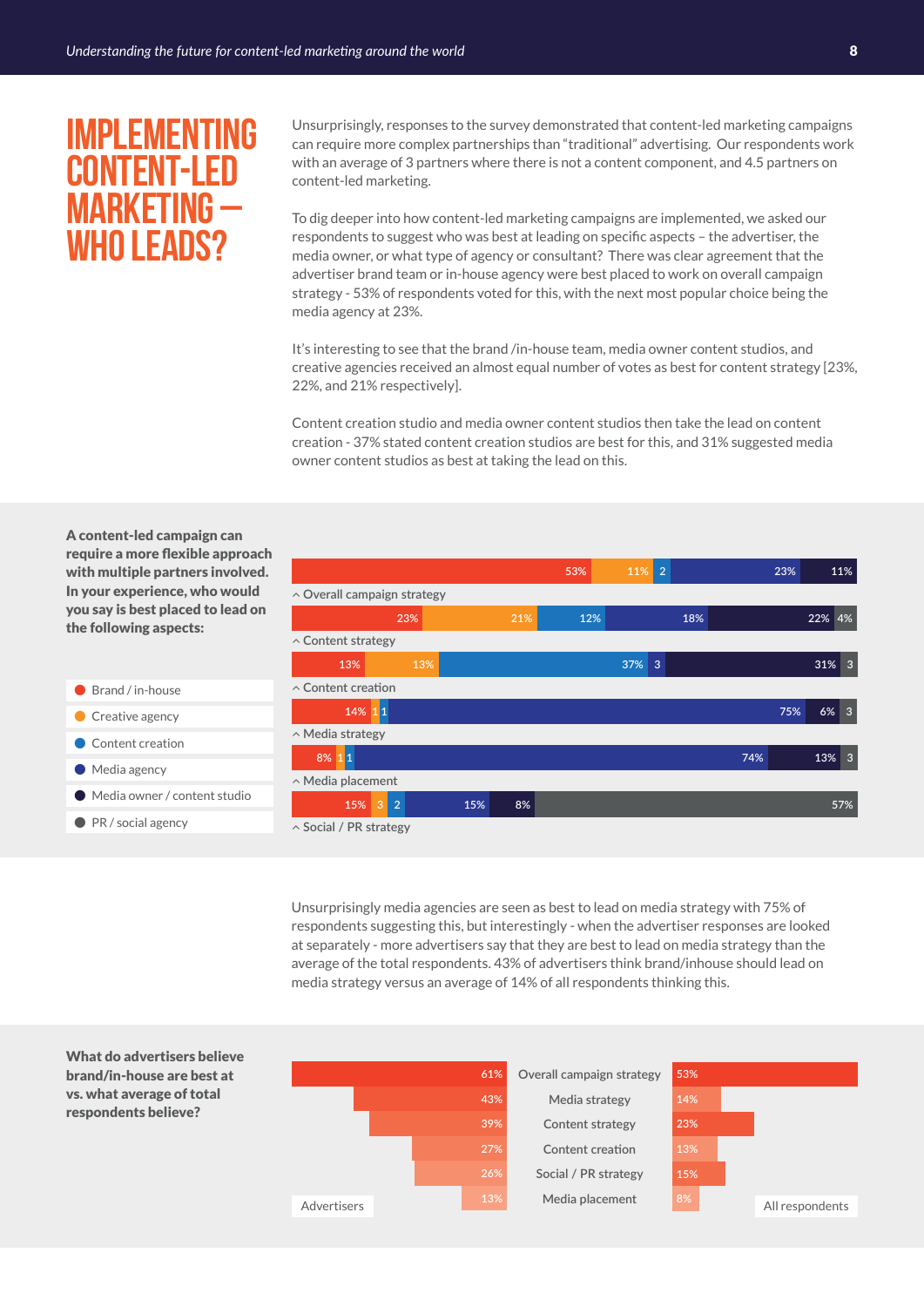### **Finding the perfect media partners**

We asked our respondents what top three factors influence their choice of media partner for a content-led marketing campaign. In this age of mistrust and "fake news", 57% of respondents were most interested in a media partner that offers a trusted, credible editorial environment. The other top factors were profile of audience, cited by 52% of respondents, and the quality of audience engagement, cited by 49% of respondents.

Media owners believe that a trusted, credible editorial environment was the most important selling point, followed by the profile of their audience, and their ability to target a global audience. They also believe that having a renowned content studio is important – with 24% suggesting this.

Whilst advertisers and agencies agree on the importance of a trusted, credible editorial environment, the profile of the media owner's audience was equally important to advertisers, and more important to the agencies.

Finally, it's possible that media owners are failing to see the opportunity of selling through original research and insight – only 7% of media owners chose this as an important factor, whilst 17% of advertisers said that they look for media partners who can offer original research.

#### When selecting a lead media partner, what do you look for?

|                                                        | All respondents | <b>Media owners</b> | <b>Advertisers</b> | <b>Agencies</b> |
|--------------------------------------------------------|-----------------|---------------------|--------------------|-----------------|
| Offers a trusted credible editorial environment        | 57%             | 67%                 | 52%                | 56%             |
| Profile of the audience                                | 52%             | 41%                 | 52%                | 63%             |
| Quality of audience engagement                         | 49%             | 52%                 | 43%                | 42%             |
| Size of the audience                                   | 21%             | 12%                 | 22%                | 28%             |
| Global audience                                        | 16%             | 25%                 | 9%                 | 12%             |
| Has a renowned content studio                          | 13%             | 24%                 | 0%                 | 9%              |
| Offers original research                               | 11%             | 7%                  | 17%                | 10%             |
| A strong social presence                               | 9%              | 11%                 | 4%                 | 8%              |
| Offers the latest visualisation techniques, such as VR | 1%              | $1\%$               | 4%                 | 1%              |

[Respondents selecting the top 3 factors]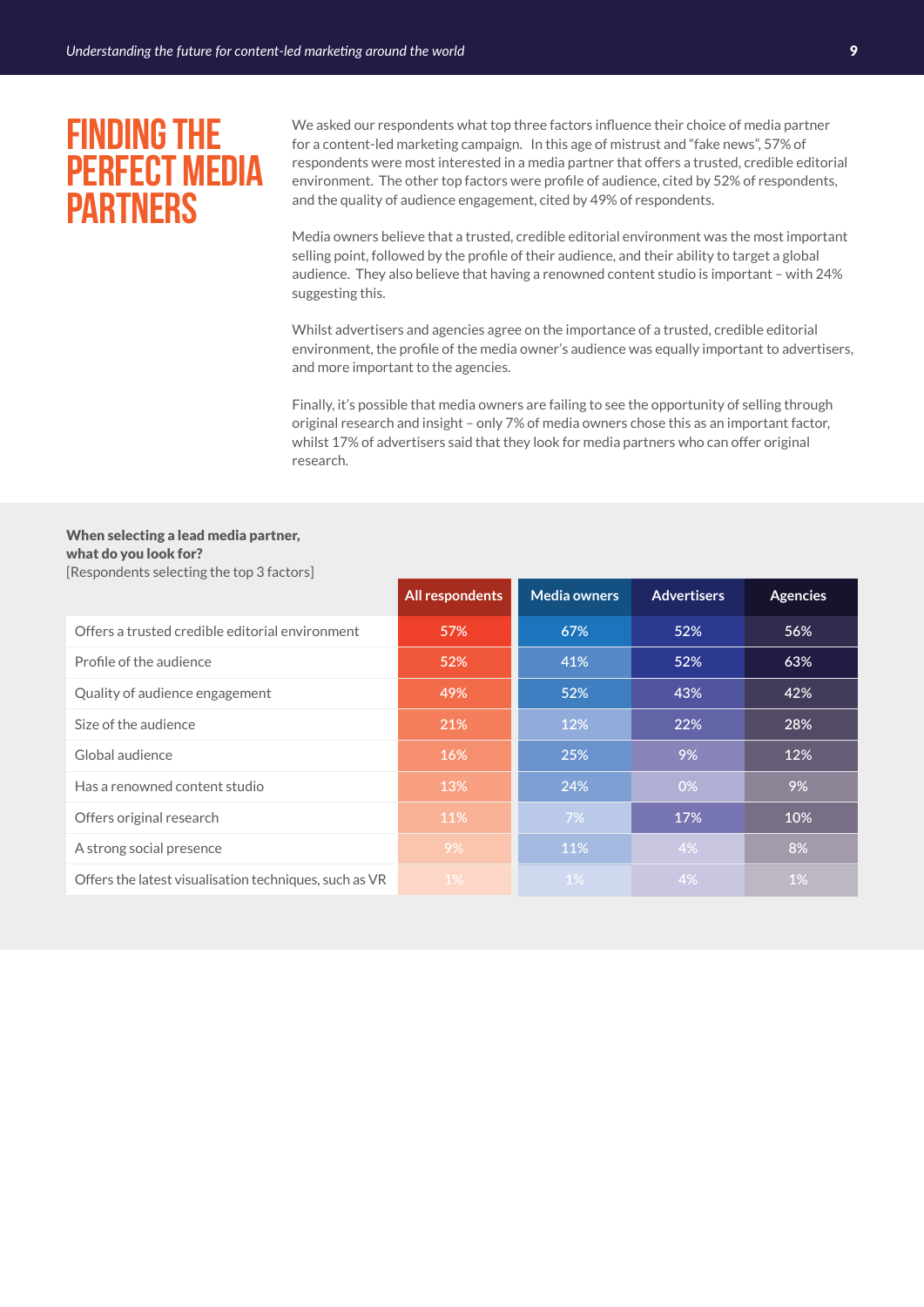### **The secrets of success for international content-led MARKETING**

87% of the respondents confirmed that they work on content-led campaigns designed to target multiple countries, providing us with the opportunity to explore trends in approaches to international audiences.

There's a clear "think global, act local" dynamic: 71% of respondents adapt the global story for local markets, and 61% create content in a combination of local language and English [versus 22% all in English and 16% only using local language].

We have already seen that working on content-led campaigns requires more partners than campaigns without a content element – working internationally, with an act local approach, could create an even more complex ecosystem of partners. This appears to be where international network agencies provide the favoured route to market: 81% of respondents work with international network agencies vs multiple local agencies. To reach audiences with content that speaks to them, our respondents work with a greater variety of media owners – less than half [42%] work primarily with a single media owner.

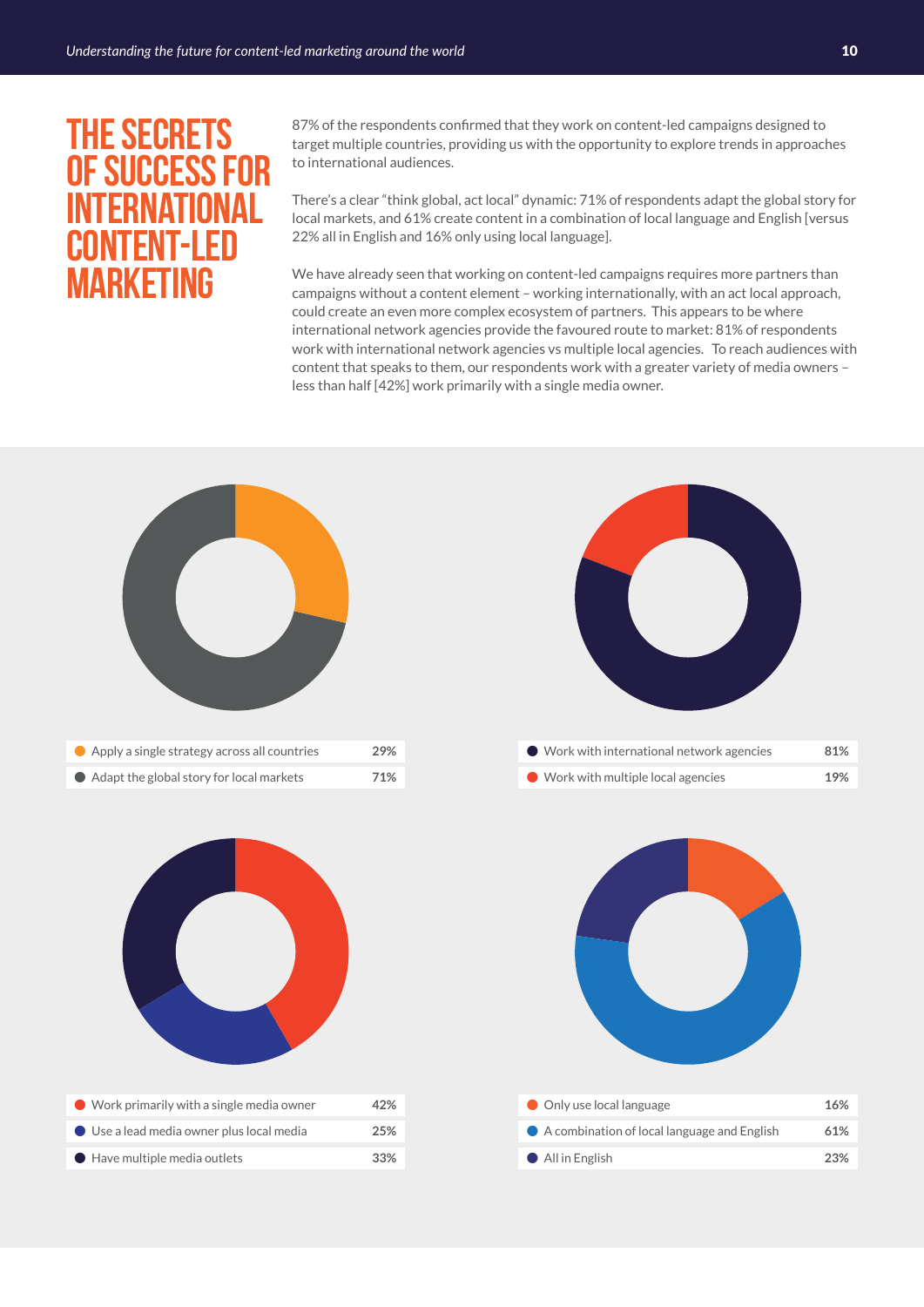We asked respondents to share their views on the secrets of success for content-led campaigns that effectively engage audiences across geographical boundaries. Consistent throughout the individual comments was an emphasis on global themes made locally relevant. We're delighted to close this report with a selection of some of the respondents' recommendations.

*A focus on global themes and trends… In a world of increasing globalisation, there is a demographic of business leader that is specifically looking for the global story. If they want a regional or national construction, then they would use a more local news source.*

*Ensure relevancy in each region by content and image tweaks so the audience feel this has not been created by another country without them in mind. This means content must be checked for relevancy by local players in key geographic regions.*

*Focus on human values to drive engagement. These translate across borders and you can easily buy in to the ethos of a different cultural ad, or it can be remade within a local market.*

*People are connected by passion points, if you speak to these areas you can engage audiences from many different countries.*

*How it is localised. Universal truths and insights taken and shaped for that audience and region is key.*

*Be audience-led based on real consumer insight. What the consumer actually wants whether that's inspiring, informing, or involving - not what the client or agency thinks they want.*

*Identifying a shared platform of behaviours that is agnostic of the region and speaking to that. Also, doing regional research and regional testing to both arrive at a global hypotheses and prove it is correct, or at least likely to be correct.*

*Think audience first, not brand, and find natural, unobtrusive ways of integrating the brand or product. If the audience enjoy the content, they will give it their time and permit a brand to also be a part of the message.*